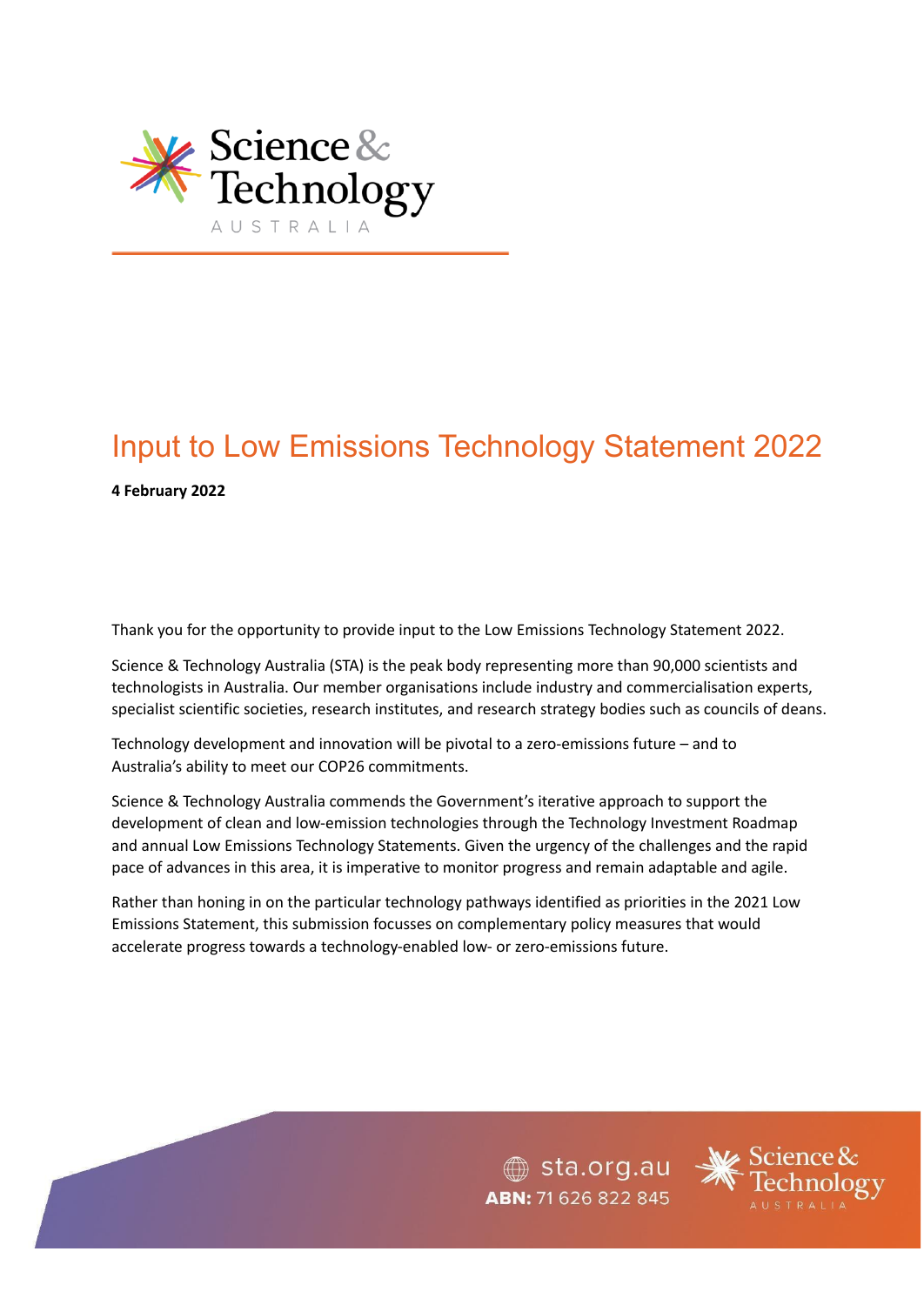## **Expanding the Patent Box scheme to clean energy technologies**

The Patent Box initiative, announced in the 2021–22 Budget, enables concessional tax rates to be applied to profits derived from eligible IP. This will incentivise Australian companies to develop and commercialise products derived from Australian research.

Extending this initiative to clean and low-emissions technologies would support Australian companies to capitalise on our wealth of innovative research and raw resources – to Australia's strong economic benefit.

It would powerfully stimulate onshore manufacturing of new clean energy technologies. Australia has the potential to play a leading role in the new global market for low-emissions energy products. Our country is rich in the mineral resources needed to produce solar cells, lithium batteries and has a burgeoning hydrogen fuel production capability.

Expanding the Patent Box to include these technologies would bolster the conditions to commercialise Australian innovations onshore – capitalising on our rich resource base as well as our advanced research expertise. We produce many critical minerals and materials needed for energy technologies. The ability to manufacture in Australia will value-add to our resources for export and secure our independent and sovereign supply chain.

## **Supporting research commercialisation**

The Australian Government has a strong focus on bolstering Australia's research commercialisation success. Australia's universities and research institutes produce world-leading research. Yet we are not yet as strong at translating or commercialising as much of that breakthrough research as our economic competitors. Science & Technology Australia welcomes the Prime Minister's 1 February announcement of the Australia's Economic [Accelerator](https://www.pm.gov.au/media/australias-economic-accelerator-propel-economy) fund – this will be a major advance in scaling up Australian research commercialisation.

This new fund and \$2.2 billion package of initiatives will be aligned with the six National Manufacturing Priorities – which include clean energy technologies<sup>1</sup>. However, given the urgency and scale of the challenges climate change poses to our national prosperity, economy and wellbeing, consideration should be given to establishing a dedicated commercialisation fund for clean and low-emissions technologies.

Science & Technology Australia also recognises the important role the Australian Renewable Energy Agency (ARENA) plays in supporting renewable and low-emissions technologies, from research through to deployment. Providing a significant boost to ARENA funding would be another option to accelerate progress towards large scale deployment of clean technologies – both domestically and into potential export markets.

Another initiative Science & Technology Australia has proposed – 'bench-to-boardroom scientists' – aims to turbo-charge the research commercialisation skills of Australian scientists and technologists. This scheme would train a targeted cohort of Australian scientists and technologists in the advanced skills needed to take their research all the way along the pathway to commercialisation. This

<sup>&</sup>lt;sup>1</sup> The six National Manufacturing Priorities are: 1. Resources Technology & Critical Minerals Processing, 2. Food & Beverage, 3. Medical Products, 4. Recycling & Clean Energy, 5. Defence, and 6. Space.

[https://www.industry.gov.au/news/modern-manufacturing-initiative-and-national-manufacturing-priorities-an](https://www.industry.gov.au/news/modern-manufacturing-initiative-and-national-manufacturing-priorities-announced) [nounced](https://www.industry.gov.au/news/modern-manufacturing-initiative-and-national-manufacturing-priorities-announced)